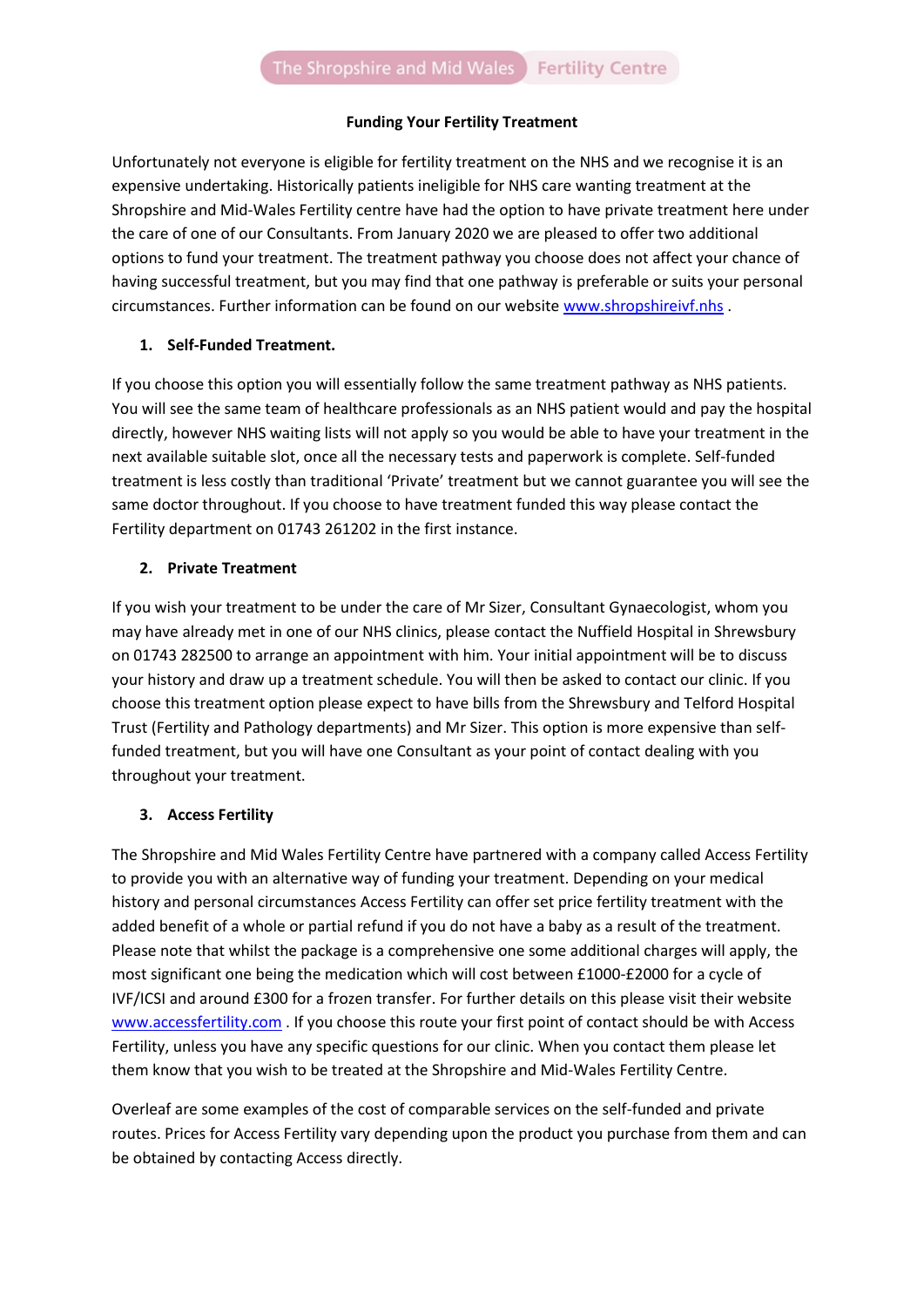### **Summary of benefits and drawbacks**

|                          | <b>Benefits</b>                    | <b>Drawbacks</b>               |  |  |  |
|--------------------------|------------------------------------|--------------------------------|--|--|--|
| Self Funded Treatment    | Cheaper                            | You may not see the same       |  |  |  |
|                          | doctor throughout treatment.       |                                |  |  |  |
| <b>Private Treatment</b> | Single medical Consultant          | More expensive                 |  |  |  |
|                          | monitoring and delivering your     |                                |  |  |  |
|                          | treatment                          |                                |  |  |  |
| <b>Access Fertility</b>  | May be entitled to full or partial | Would work out significantly   |  |  |  |
|                          | refund if you do not have a        | more expensive than the other  |  |  |  |
|                          | baby as a result of your           | options if you became pregnant |  |  |  |
|                          | treatment.                         | on the first cycle.            |  |  |  |
|                          | Fixed price package.               |                                |  |  |  |
|                          | Can be very cost effective if      |                                |  |  |  |
|                          | multiple cycles and FETs are       |                                |  |  |  |
|                          | needed                             |                                |  |  |  |

Please note that the cost of a self funded or private fresh cycle only includes one transfer and not the transfer of any embryos that may be frozen for use at a later date if you wish. Access packages include the transfer of any frozen embryos collected in those cycles.

# **It is important to note that the chance of success is the same, no matter which pathway you choose.**

## **Examples of Costings**

**IMPORTANT – these examples are for direct comparison purposes for self-funded and private charges only. In reality, additional charges will apply for drugs, diagnostic tests and laboratory charges as a minimum, however those would remain the same whichever option is chosen. Taking these additional charges into account please budget for between £5500-7000 for a cycle of IVF with an additional £600 if ICSI is required.**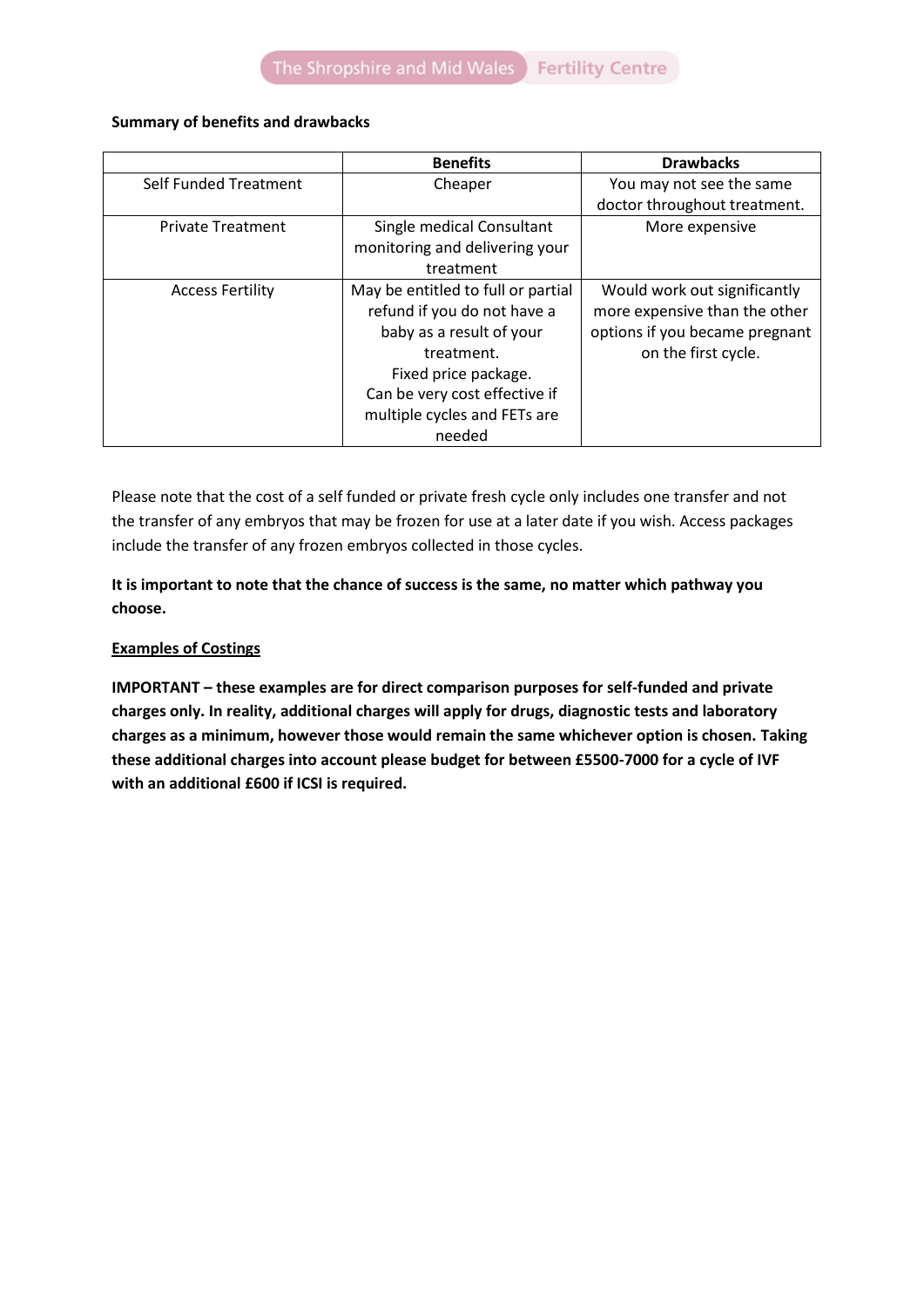# 1. **Example of the cost of a single cycle of IVF for a new patient who had never had treatment at the clinic before.**

### **Self Funded**

| IVF cycle                                         | £3101 |
|---------------------------------------------------|-------|
| l Nurse consultation for information and consents | £132  |
| Self Funded top up                                | £633  |
| Total payable for Self Funded IVF                 | £3866 |

#### **Private**

|                                                 | Payable to Clinic | Payable to Consultant |
|-------------------------------------------------|-------------------|-----------------------|
| <b>IVF</b> cycle                                | £3101             |                       |
| Nurse consultation for information and consents | £132              |                       |
|                                                 | Total = $£3233$   |                       |
| Initial Consultation                            |                   | £170                  |
| Cycle planning, monitoring and procedure        |                   | £800                  |
|                                                 |                   |                       |
|                                                 |                   | Total = $£970$        |
| <b>Total payable for Private IVF</b>            | £4203*            |                       |

\*Please be advised that if you require a follow up appointment following private fertility treatment your consultant charges £120 for this appointment. If you are on the self funded route there is no extra charge for a follow up appointment.

**2. Example of the cost of a single cycle of IVF for a patient who recently came through the department for treatment and so did not need appointments for follow up, further information and consents. These other appointments incur an additional charge, which is the same whether you are on the private or self funded route.**

#### **Self Funded**

| IVF cycle                                | £3101 |
|------------------------------------------|-------|
| Self Funded top up                       | £633  |
| <b>Total payable for Self Funded IVF</b> | £3734 |

#### **Private**

|                                          | Payable to Clinic | Payable to Consultant |
|------------------------------------------|-------------------|-----------------------|
| IVF cycle                                | £3101             |                       |
|                                          | Total = $£3101$   |                       |
| Cycle planning, monitoring and procedure |                   | £800                  |
|                                          |                   |                       |
| <b>Total payable for Private IVF</b>     | £3901             |                       |